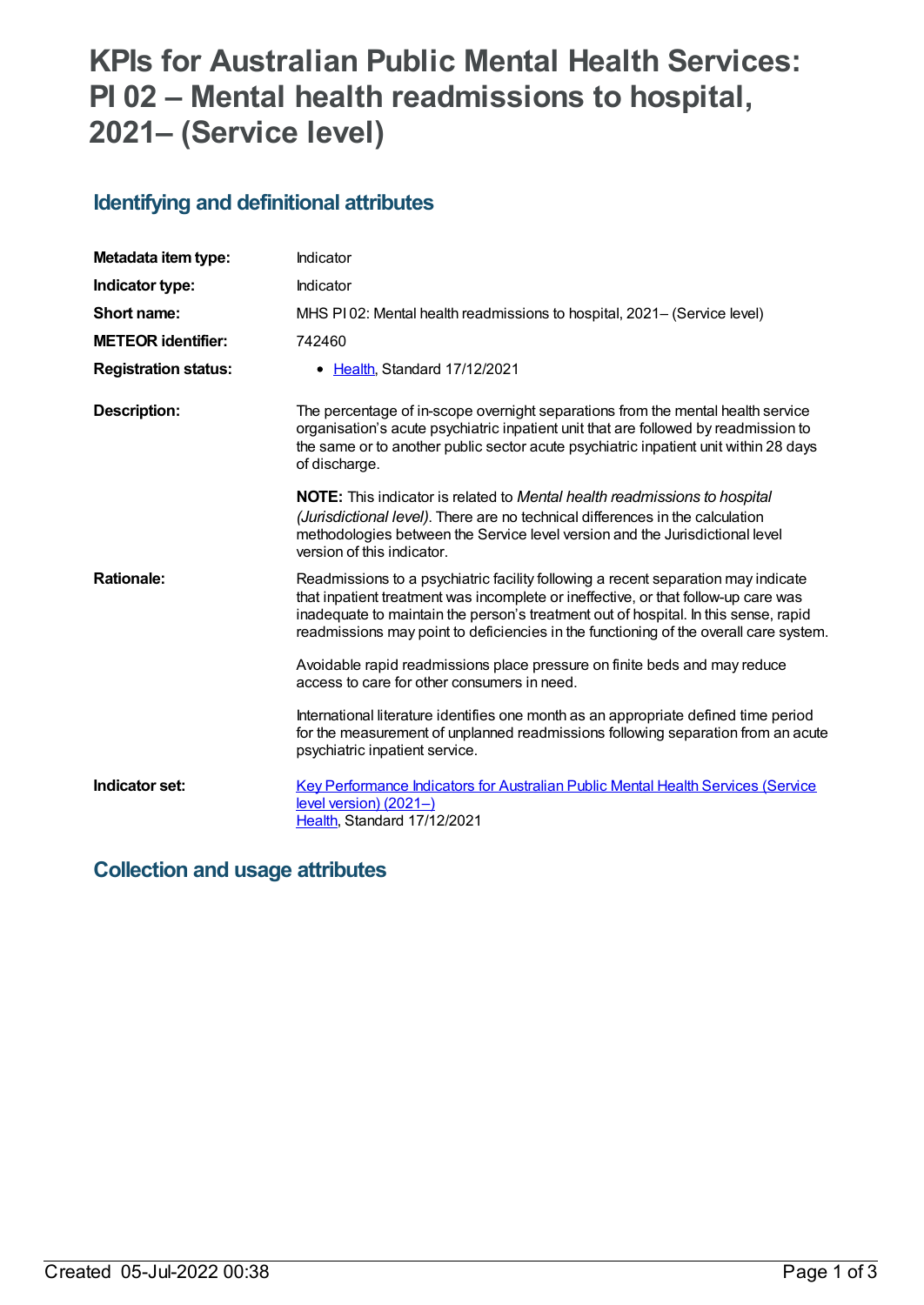#### **Computation description:** Coverage/Scope:

All public mental health service organisations acute psychiatric inpatient units.

The following readmissions are excluded when calculating the **numerator**:

- same-day separations
- separations where the length of stay is one night only and a procedure code for Electroconvulsive therapy (ECT) or Transcranial Magnetic Stimulation (TMS) is recorded.

The following separations are excluded when calculating the **denominator**:

- same-day separations
- separations where the length of stay is one night only and a procedure code for Electroconvulsive therapy (ECT) or Transcranial Magnetic Stimulation (TMS).
- statistical and change of care type separations
- separations that end in death
- separations that end by transfer to another acute or psychiatric hospital.

Methodology:

- Readmissions where the initial separation occurred within the reference period are in scope.
- Readmission is considered to have occurred if the person is admitted to any public acute psychiatric inpatient unit within the state/territory. Consequently, a state-wide unique patient identifier is required for accurate construction of this indicator.
- Readmissions where the person is separated and readmitted on the same day are included.
- For the purpose of this indicator, when a mental health service organisation has more than one unit of a particular admitted patient care program, those units should be combined.
- All acute admitted mental health service units are in scope for this indicator, including short-stay units and emergency acute mental health admitted units.
- The categorisation of the admitted patient unit is based on the principal purpose(s) of the admitted patient care program rather than the care type of individual consumers.
- The following ECT procedure codes are relevant for the excluded separations specified above:

\* ACHI 5th edition (2006–2008) use procedure codes 93340-02 and 93340- 03.

\* ACHI 6th to 9th editions (2008 to 2015) use procedure codes 93341-00 to 93341-99.

\* ACHI 10th to 11th editions (2015 to current) use procedure codes 14224-0 to 14224-06.

\* ACHI 5th to 11th editions (2006 to current) Electroconvulsive therapy Block 1907 may be selected to capture all data regardless of code changes over time.

The following ACHI TMS procedure codes are relevant for the excluded separations specified above: \* ACHI 11th edition (2019 to current) use procedure codes 96252-00, 96253-

00, and 96254-00.

\* Procedure codes for TMS are from ACHI 11th edition onwards only.

**Computation:** (Numerator ÷ Denominator) x 100 **Numerator:** Number of in-scope overnight separations from the mental health service organisation's acute admitted patient mental health care service unit(s) occurring within the reference period, that are followed by a readmission to the same or another acute psychiatric inpatient unit within 28 days. **Denominator:** Number of in-scope overnight separations from the mental health service organisation's acute psychiatric inpatient unit(s) occurring within the reference period. **Disaggregation:** Service variables: target population.

Consumer attributes: diagnosis, age, Socio-Economic Indexes for Areas (SEIFA), remoteness, Indigenous status, involuntary status.